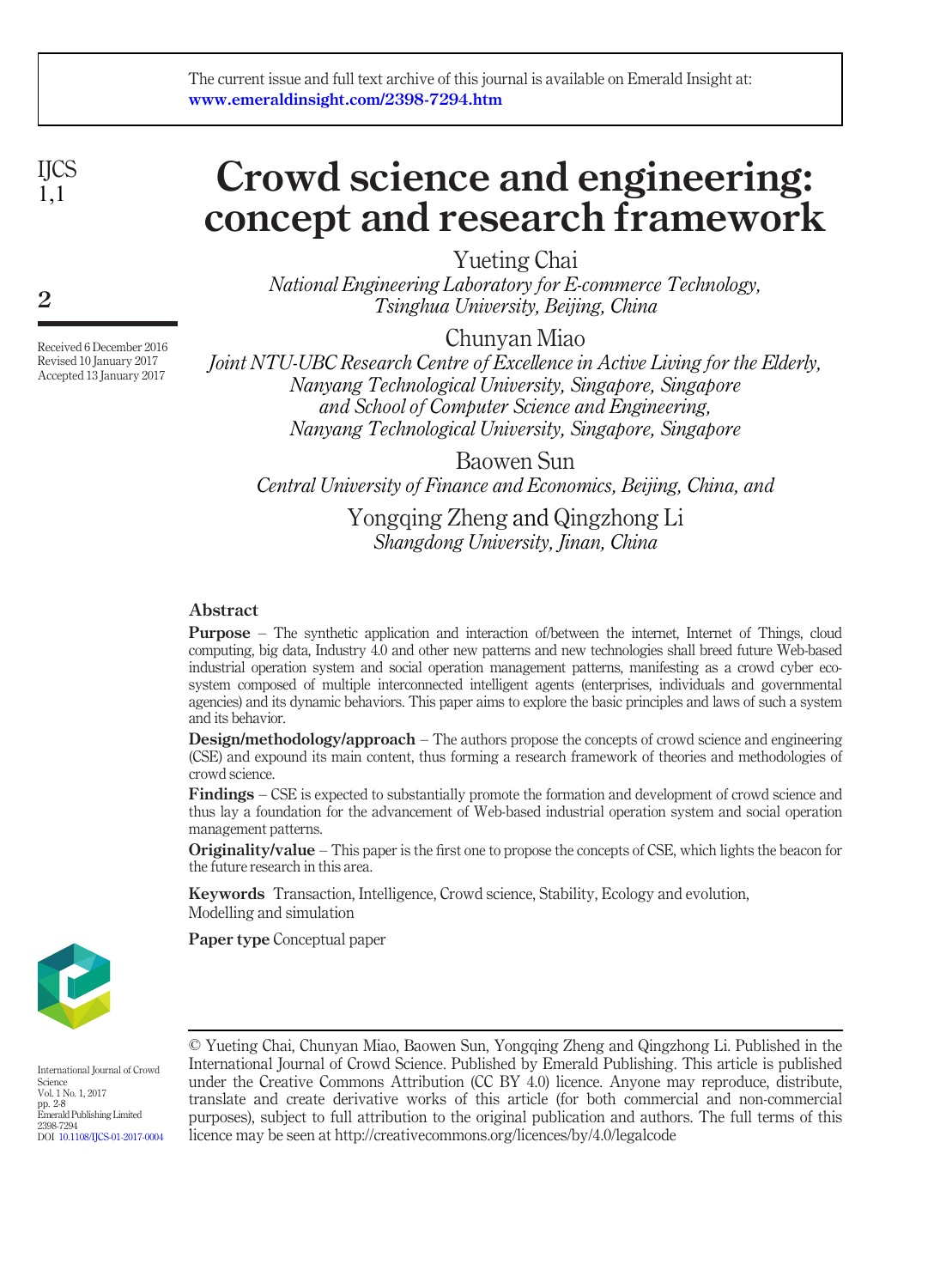## 1. Introduction

Following the first industrial revolution marked by the invention of steam engine and the second industrial revolution marked by the invention of electric power, man has ushered in the third industrial revolution with the internet as the symbol. Compared with the first two, the third one is transforming the industrial forms and social operation patterns of the human society in a more comprehensive and fundamental way. The underlying reason is that the internet has ignited man's demand and unleashed potential needs of humans, thus having formed the motive power for internet, changing industry and social operation mode.

With a great prospect for integrated development in various fields, the internet is exerting overall and strategic impact on the economic and social development of various countries. For this reason, major developed economies have drawn up corresponding measures to gain the power of initiative in future competition, for instance, Industry 4.0 in Germany and Industry Internet in the USA. Meanwhile, the internet-based economy represented by E-commerce has sprung up in China, extending from consumption to industry, taking on robust power in ensuring economic growth, rebuilding economic structure, stabilizing employment and promoting innovations. Chinese government has in a timely manner made a series of policies and strategies to promote E-commerce, Internet Plus, Internet of Things (IOT), big data, cloud computing, mass entrepreneurship and innovation, crowd making, crowd sourcing, crowd supporting and crowd funding, China Manufacturing 2025 Development Program, etc.

A comprehensive survey of the policies, measures and action plans of various nations finds that most of them are advancing the work through the perspectives of the internet, IOT, cloud computing, big data, Industry 4.0, etc. As a matter of fact, the synthetic application and interaction of/between the above-mentioned new patterns and new technologies shall breed future Web-based industrial operation systems and social operation management patterns. See [Figure 1.](#page-1-0)

In comparison with traditional industrial operation systems, future Web-based industrial operation systems take on the following essential features: initiative, personalized consumption, immediacy, centralized circulation, decentralization, smart production, selforganization and ecologicalized system.

<span id="page-1-0"></span>

Crowd science and engineering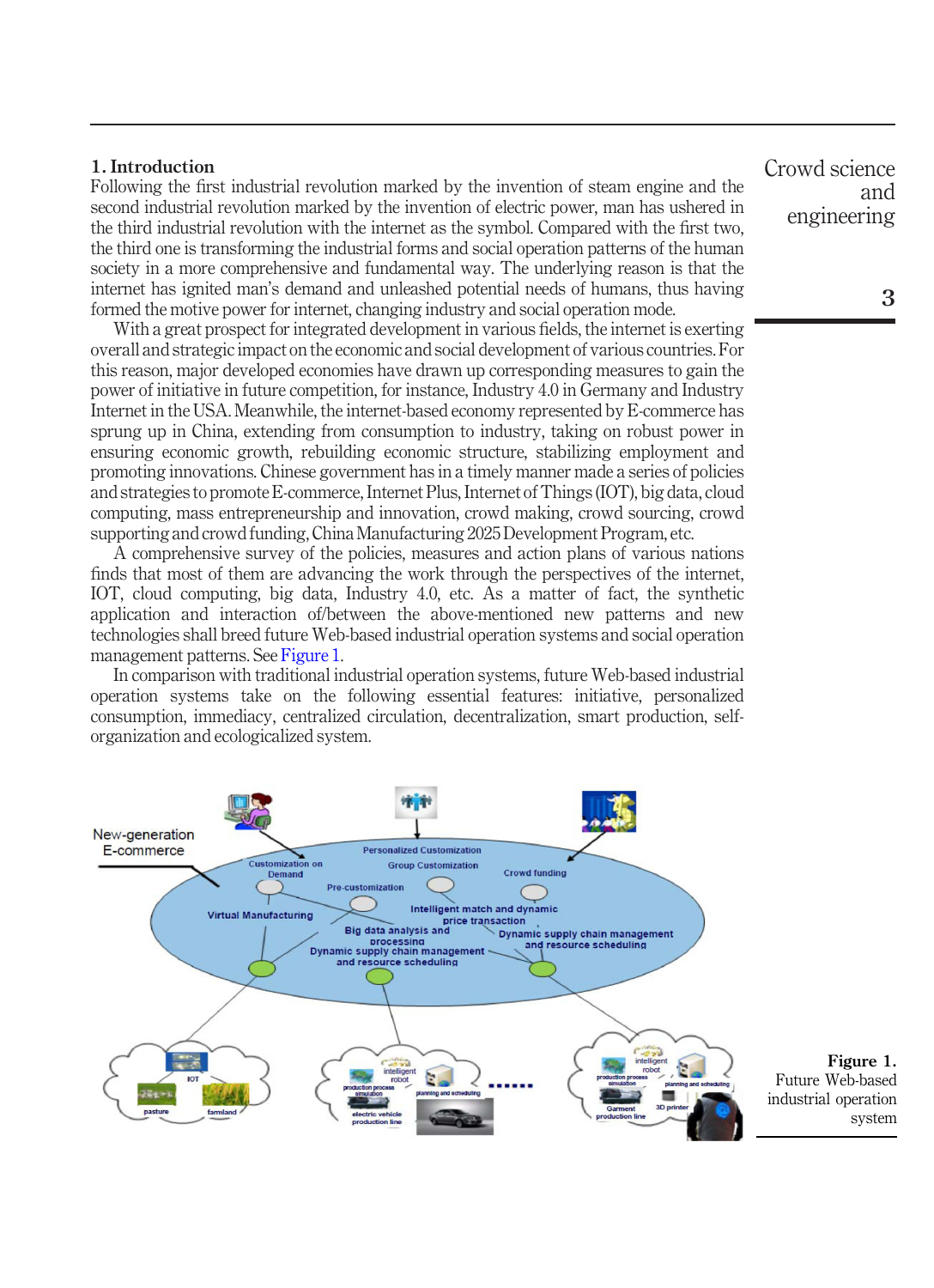## 2. The concept of crowd science and engineering

A deep analysis of general types and substantive characteristics of future Web-based industrial operation systems can easily identify a smart interconnected network system that takes on the features of large scale, openness, self-organization and ecologicalization. Hence, the system is called "Crowd cyber System" in short, as shown in [Figure 2](#page-2-0). In terms of components, this kind of network systems take the forms of smart entities composed of a great many intelligently interconnected individuals, enterprises, governmental agencies and articles, with sort of supply–demand relationship between them. In terms of major behaviors on the network, the interaction between any smart entities boils down to some sort of transaction or behavior. From the perspective of system, the network system is a ternary system of information, physics and society. Openness, interconnection, cooperation and sharing constitute the basic logic of the network system while stability, efficiency, innovation and development are the targets the system aims to fulfill.

The numerous intelligent agents (enterprises, institutions, individuals and articles, etc.) in the crowd cyber system can give full play to their wisdom and potentiality, interact with each other and produce various kinds of unexpected nonlinear behaviors and effects, which cannot be explained by an existing discipline, but rather need the basic theories and frontier achievements of multiple disciplines. Therefore, an emerging interdiscipline is needed.

Therefore, we propose the concept of "crowd science and engineering" (CSE). Using knowledge of system theory, information theory, cybernetics, computer science and engineering, management, economics, sociology, psychology, as well as the new technological means of IOT, cloud computing, big data, artificial intelligence, CSE aims to explore the basic principles and laws of the swarm intelligence activities of the ternary system of information, physics and society in the context of large-scale online interconnection. In so doing, it seeks to establish related methods and tools, give full play to individual and group wisdom of mankind, tap into the potentials and effectively advance a new Web-based industrial operation system and social operation management patterns.

With crowd cyber system as the object of study, crowd science aims to establish the system of concepts of the crowd cyber system featuring stability, efficiency, innovation and



<span id="page-2-0"></span>Figure 2. Schematic diagram of crowd cyber system

IJCS  $1<sub>1</sub>$ 

4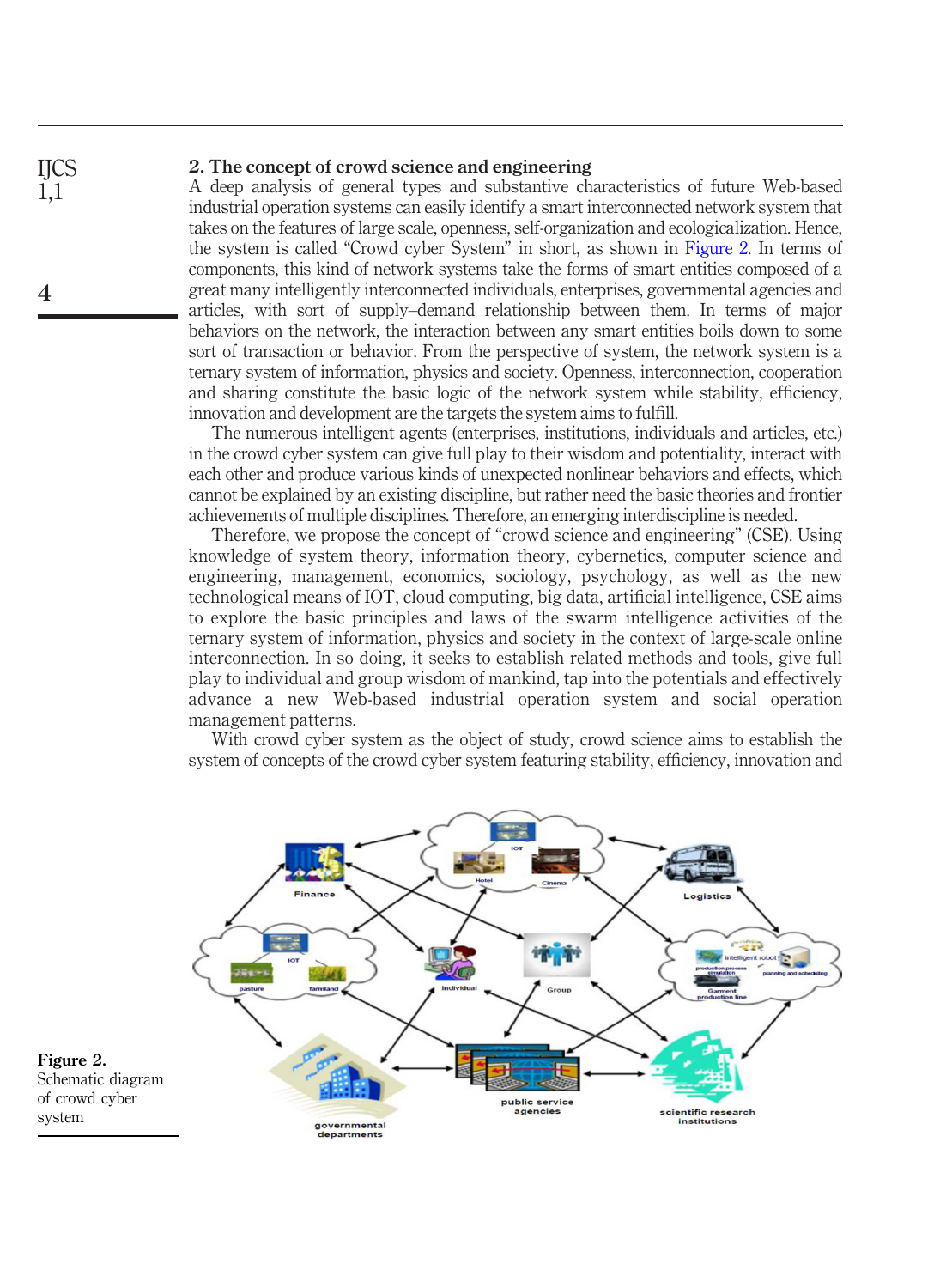development, the basic principles, behavior patterns and related methodologies, thus laying a solid foundation for the Web-based industry.

The essential questions to be addressed include:

- Q1. How to construct the crowd cyber system to realize a synchronic mapping in structure, information, behavior and consciousness between individuals, enterprises, governmental agencies and articles of the physical world and various corresponding intelligent agents in the information world, and support various kind of intelligent transaction behaviors between intelligent agents.
- Q2. What kind of eco-structure and behavior mode will the multiple intelligent agents take on to ensure the efficient operation of the network system?
- Q3. The originality of the crowd cyber system rests with the multitude of its intelligence. What is intelligence? How to measure it? What is the relationship between group intelligence and individual intelligence of various intelligent agents? How to make use of the group intelligence of the crowd cyber system to measure the originality of the network system?
- Q4. The sustainability of the crowd cyber system rests with the evolution of various intelligent agents. What are the mechanisms, ways, orientations and conditions of various intelligent agents in the system? How to maintain the rational evolution of various intelligent agents so as to arrive at the sustainable development of the network system?
- Q5. How to maintain the relative stability of the network system and rule out breakdowns? This, in the real world, means to avoid destructive "bubble economy", "economic crisis" and "subversive revolution".

## 3. The research framework of crowd science and engineering

To answer the basic questions mentioned above, the research on the theories and methodologies of CSE mainly concerns issues including:

- research on the modeling and simulation of crowd cyber system;
- theoretical research on the structure of crowd cyber eco-system;
- theoretical research on the intelligent transactions of crowd cyber system;
- research on the intelligence measurement methods of crowd cyber system;
- theoretical research on the evolution of crowd cyber system; and
- theoretical research on the stability of crowd cyber system.

## 3.1 Research on the modeling and simulation of crowd cyber

Mainly dealing with the construction of crowd network, these types of research aim to build the mental models of network for various intelligent agents (individuals, enterprises, governments and things), so as to enable all intelligent agents in cyber space to reflect individuals, enterprises, governments and things in the real world comprehensively, authentically, correctly and simultaneously. Such models refer to analytic models (for computing), static structure models (for building different kinds of systems), dynamic behavior models (for studying the operational rules of systems), presentation models (for

Crowd science and engineering

5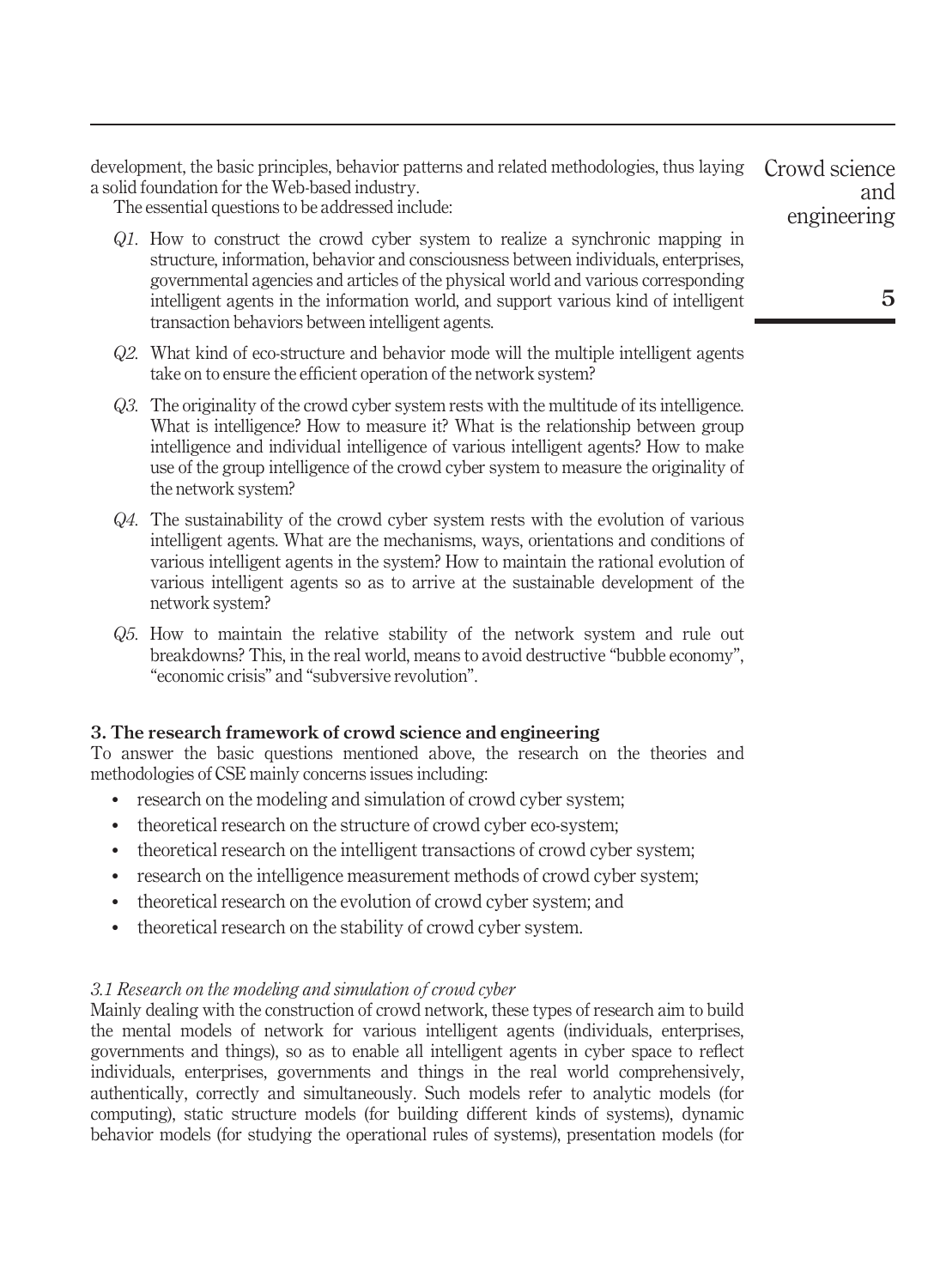presenting real individuals, enterprises, governments and things in cyber space) and other intelligent interconnected models and algorithms between all intelligent agents.

#### 3.2 Theoretical research on the structure of crowd cyber eco-system

In the future Web-based industrial systems, varied properties and features of industries or services will definitely result in a large number of operation platforms for interconnected web-based industries and thus form an industrial eco-structure. Then, how many platforms are needed to sustain efficient running of specific industrial systems? Should they be comprehensive, semi-professional or professional? These actual questions indicate the necessity of research on the crowd cyber eco-system.

The eco-structure of crowd network is the relationship of division and collaboration between intelligent agents that form the network, while in terms of future Web-based industries, it is industrial organization form. Eco-structure is one of the key factors affecting the efficiency of network operation.

In a certain industrial organization ecological system, each intelligent agent (each market entity) has its corresponding ecological niche, which refers to the sum of an intelligent agent's particular position in time and space and its functional relationship with other agents. The ecological niche and such relationship will change as transaction efficiency changes, leading to eco-structure changes. Specific transaction efficiency goes with its own eco-structure which is the most efficient structure for the operation of crowd cyber or industrial systems. Transaction efficiency is the main inducement to the evolution of ecostructure. That an intelligent agent's ecological niche and its relationship with other agents change after the changing transaction efficiency is in fact a strategy adopted by the agent according to its ecological niche and environmental variation. Therefore, in eco-structure theories, the focuses of research lie in the evolutionary dynamics, mechanisms and paths of the eco-structure.

#### 3.3 Theoretical research on the intelligent transactions of crowd network

The interaction between various intelligent agents that constitute crowd network boils down to some transaction activities or behaviors. A transaction activity involves the supply side, demand side, objects and rules of the transaction. Major problems in intelligent transactions to be tackled include:

- to describe the needs of demand sides accurately and choose the most suitable out of many supply sides;
- to accurately describe the needs of supply sides and choose the most suitable out of many demand sides; and
- to quickly conclude transactions.

To cope with the above problems, the theoretical research on intelligent transactions should focus on the following aspects:

- intelligent methods of acquiring the law of demand and accurate demands;
- intelligent methods of acquiring the law of supply and accurate supplies;
- methods of intelligent matching transactions;
- mechanisms and methods of forming dynamic pricing; and
- methods of evaluating intelligent transactions.

IJCS 1,1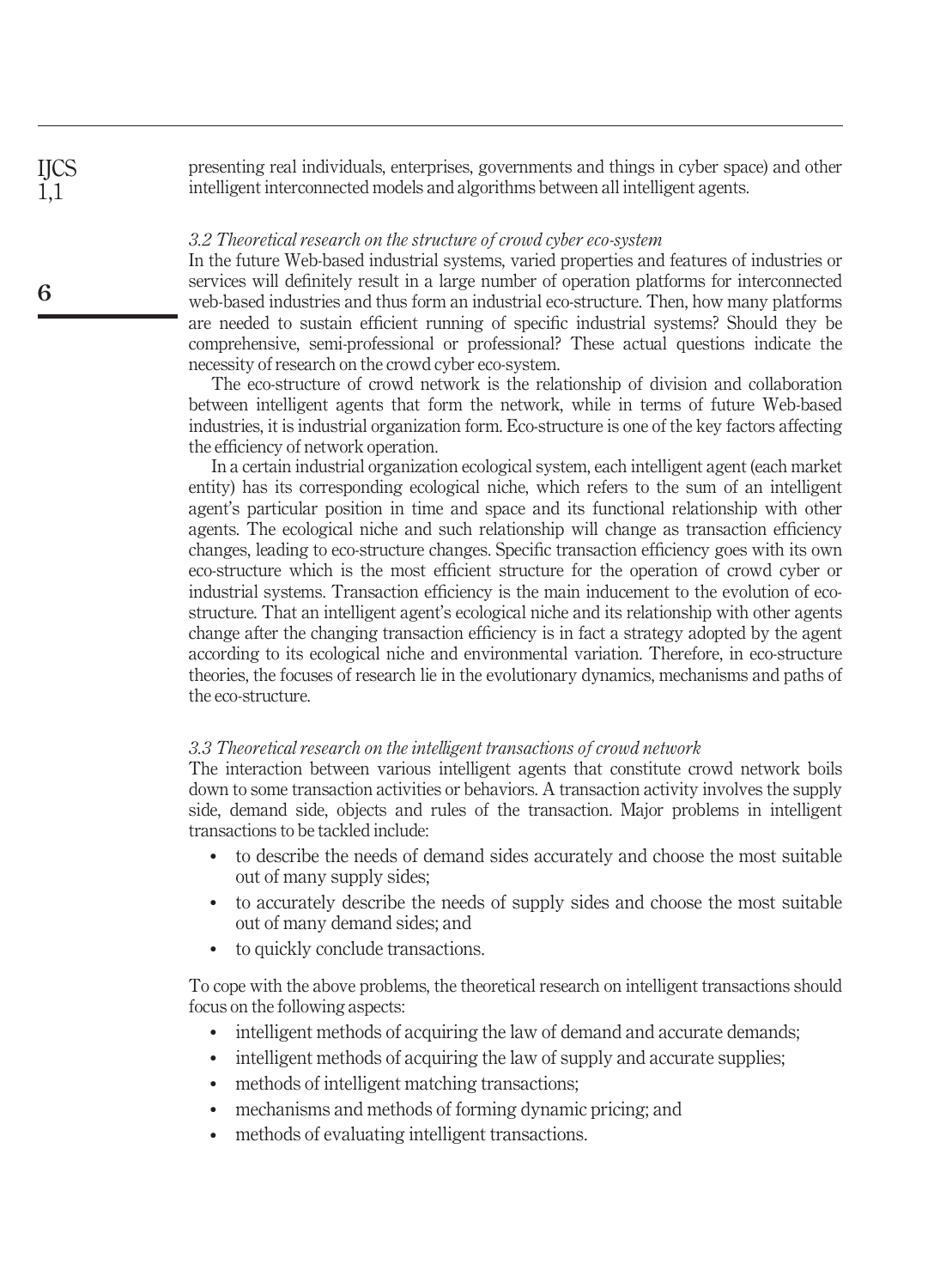## 3.4 Research on the intelligence measurement methods of crowd cyber

The purposes of research on the intelligence measurement methods of crowd network are to evaluate the intelligence of individuals and groups and to offer support for evaluating the innovation potential of individuals and groups. The research focuses on the concept of standardized intelligence and the measurement methods of intelligence of individuals and groups.

There is no standardized concept of intelligence at present. Intelligence and its nature have been studied by lots of philosophers and brain scientists all around the world since ancient times but still remain so mysterious that the occurrence intelligence is among the four secrets of nature with other three being the nature of matter, the origin of the universe and the nature of life. We should, on the basis of existing research results, attach a standardized concept to intelligence, which can contribute to quantitative evaluation of intelligence.

Generally speaking, intelligence may be high or low, but to what degree? Related research is short of fruits. We should build a measurement model of individual intelligence to calculate individual intelligence quantitatively. Meanwhile, group intelligence is higher than individual intelligence in most cases. But there is no research explaining the exact difference and the relationships between them. We should build a crowd cyber-based measurement model of intelligence to calculate group intelligence quantitatively.

#### 3.5 Research on the evolution of crowd network

The purpose of researching the co-evolution theories of crowd network is to support the sustainable development of Web-based industries in the future with scientific evidence. To achieve a sustainable development, an industry must, first, create customers' demands; second, satisfy these demands with low cost and high efficiency; and third, get the most out of all resources, particularly physical resources. All of these require continuous innovation on products and services, improvement in manufacturing or service process and reduction in wastes of resources. Such processes of innovation or improvement are manifested as a continuous evolution of specialized knowledge, business process, ways of resource utilization in an environment of market competition, in other words, to sift out those lagging behind and promote those going ahead. Therefore, research on the co-evolution theories of crowd cyber should focus on the following aspects:

- evolution methods of specialized knowledge;
- co-evolution mechanisms and algorithms of business process; and
- evolution mechanisms and algorithms of resource utilization methods.

## 3.6 Theoretical study on crowd network stability

Stability is the foundation of everything, including the future network-based industry. Of course, the stability in this case is dynamic, as the industry itself is developing. It can be derived from existing research results, and a stable network cannot be established without the following factors:

- enough network nodes; otherwise, a network with every few network nodes could be vulnerable to external interferences, which would ruin the network;
- excellent network connectivity; otherwise, a loose connection among network nodes would result in a quick network partition under external interferences; and

Crowd science and engineering

7